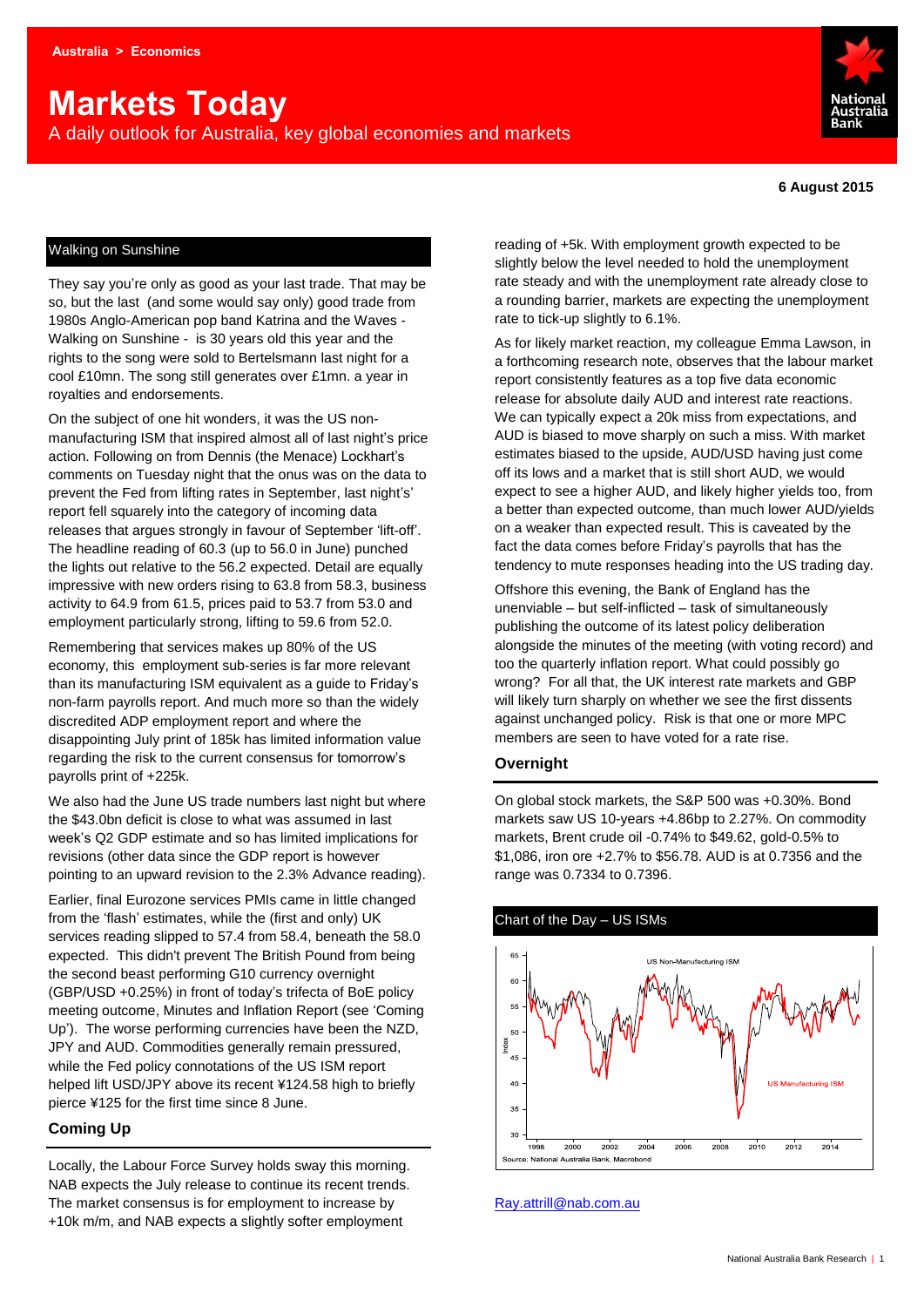







|            | <b>Foreign Exchange</b>      |        |        |                                |                                |          |        |         | <b>Equities</b>      |                          |        |         | Commodities*                      |         |        |
|------------|------------------------------|--------|--------|--------------------------------|--------------------------------|----------|--------|---------|----------------------|--------------------------|--------|---------|-----------------------------------|---------|--------|
|            |                              |        |        | Indicative 24hr<br>ranges (**) |                                | Other FX |        |         | <b>Major Indices</b> |                          |        |         |                                   | Last    | % day  |
|            | Last                         | % chge | Low    | High                           |                                | Last     | % chge |         |                      | Last                     | % day  | $%$ y/y | Oil (Brent)                       | 49.62   | $-0.7$ |
| <b>AUD</b> | 0.7356                       | $-0.3$ | 0.7334 | 0.7396                         | <b>HKD</b>                     | 7.7517   | 0.0    |         | Dow                  | 17.540                   | $-0.1$ | 6.8     | Oil (WTI)                         | 45.10   | $-1.4$ |
| <b>NZD</b> | 0.6511                       | $-0.4$ | 0.6491 | 0.6565                         | <b>CNY</b>                     | 6.2097   | 0.0    |         | S&P 500              | 2.100                    | $+0.3$ | 9.4     | Oil (Tapis)                       | 51.80   | $-0.1$ |
| <b>EUR</b> | 1.0906                       | 0.2    | 1.0848 | 1.0934                         | SGD                            | 1.3844   | 0.2    |         | Nasdag               | 5.140                    | $+0.7$ | 18.1    | Gold                              | 1085.70 | $-0.5$ |
| <b>GBP</b> | 1.5603                       | 0.3    | 1.5526 | 1.5651                         | <b>IDR</b>                     | 13.515   | 0.3    |         | <b>FTSE</b>          | 6.752                    | $+1$   | 1.0     | <b>CRB</b>                        | 199.78  | $-0.5$ |
| <b>JPY</b> | 124.86                       | 0.4    | 124.02 | 125.01                         | <b>THB</b>                     | 35.17    | 0.2    |         | <b>DAX</b>           | 11,636                   | $+1.6$ | 26.6    | <b>GS Metals</b>                  | 274.7   | $-1.1$ |
| CAD        | 1.3180                       | $-0.1$ | 1.3110 | 1.3213                         | <b>KRW</b>                     | 1.174    | 0.7    |         | CAC <sub>40</sub>    | 5.197                    | $+0.2$ | 22.8    | Aluminium                         | 1566    | $-1.4$ |
| AUD/EUR    | 0.6745                       | $-0.5$ |        |                                | <b>TWD</b>                     | 31.69    | 0.4    |         | Nikkei               | 20.614                   | $+0.5$ | 36.0    | Copper                            | 5172    | $-1.1$ |
| AUD/JPY    | 91.85                        | 0.1    |        |                                | PHP                            | 45.75    | 0.3    |         | Shanghai             | 3.695                    | $-1.6$ | 66.6    | Nickel                            | 10820   | 0.3    |
| AUD/GBP    | 0.4714                       | $-0.6$ |        |                                | <b>CHF</b>                     | 0.98     | 0.1    |         | Hang Seng            | 24,514                   | $+0.4$ | $-0.3$  | Zinc                              | 1884    | $-1.4$ |
| AUD/NZD    | 1.1295                       | 0.1    |        |                                | <b>SEK</b>                     | 8.70     | $-0.1$ |         | ASX 200              | 5,674                    | $-0.4$ | 2.9     | Ch. steel                         | 2088    | $-0.2$ |
|            |                              |        |        |                                |                                |          |        |         |                      |                          |        |         | Iron ore                          | 56.8    | 2.7    |
|            |                              |        |        |                                |                                |          |        |         |                      |                          |        |         | Coal                              | 60.0    | 1.4    |
|            | <b>Interest Rates</b>        |        |        |                                |                                |          |        |         |                      | <b>Overnight Futures</b> |        |         | Wheat Chic.                       | 507.3   | 1.4    |
|            | <b>Indicative Swap Rates</b> |        |        |                                | <b>Benchmark 10 Year Bonds</b> |          |        |         |                      |                          |        | Sugar   | 10.76                             | $-2.3$  |        |
|            | Cash                         | 3mth   | 2Yr    | 10Yr                           |                                | Last     | chge   | Sprd    |                      |                          | Last   | Chge    | Cotton                            | 64.75   | $-0.2$ |
| <b>USD</b> | 0.25                         | 0.30   | 0.97   | 2.36                           | <b>USD 10</b>                  | 2.27     | 0.05   |         |                      | Australia                |        |         | Coffee                            | 125.9   | 0.8    |
| <b>AUD</b> | 2.00                         | 2.14   | 2.15   | 3.20                           | <b>AUD 10</b>                  | 2.80     | 0.07   | 0.53    |                      | 3 mth bill               | 97.87  | $-0.01$ |                                   |         |        |
| <b>NZD</b> | 3.00                         | 3.04   | 2.88   | 3.68                           | NZD <sub>10</sub>              | 3.33     | 0.01   | 1.06    |                      | 3 Yr bond                | 98     | $-0.01$ | CO <sub>2</sub> Emissions - Euros |         |        |
| <b>EUR</b> | 0.05                         | 0.06   | 0.10   | 1.09                           | CAD <sub>10</sub>              | 1.47     | 0.04   | $-0.80$ |                      | 10 Yr bond               | 97.13  | $-0.05$ |                                   | Last    | % day  |
| <b>GBP</b> | 0.50                         | 0.59   | 1.16   | 2.10                           | <b>EUR 10</b>                  | 0.75     | 0.12   | $-1.52$ |                      | $3/10$ sprd              | 0.87   | 0.04    | Jun-2015                          | 7.87    | $-0.9$ |
| <b>JPY</b> | 0.10                         | 0.10   | 0.14   | 0.58                           | <b>GBP 10</b>                  | 1.98     | 0.10   | $-0.29$ |                      | <b>SPI</b>               | 14.0   | 0.2     | Dec-2015                          | 7.84    | $-0.9$ |
| CAD        | 0.50                         | 1.17   | 0.75   | 1.97                           | <b>JPY 10</b>                  | 0.40     | 0.01   | $-1.87$ |                      |                          |        |         | Dec-2016                          | 7.92    | $-1.0$ |

Please note the high/low FX rates are only an indication. Please refer to your National Dealer for confirmation.

\* All near futures contracts, except CRB. GS Metals is Goldman Sachs industrial metals index. Metals prices are CME. Emissions: ICE Dec contracts, Euros

\*\* These are indicative ranges over the past 24 hours; please confirm rates with your NAB dealer

Last is around 6:30am Sydney

Source: Bloomberg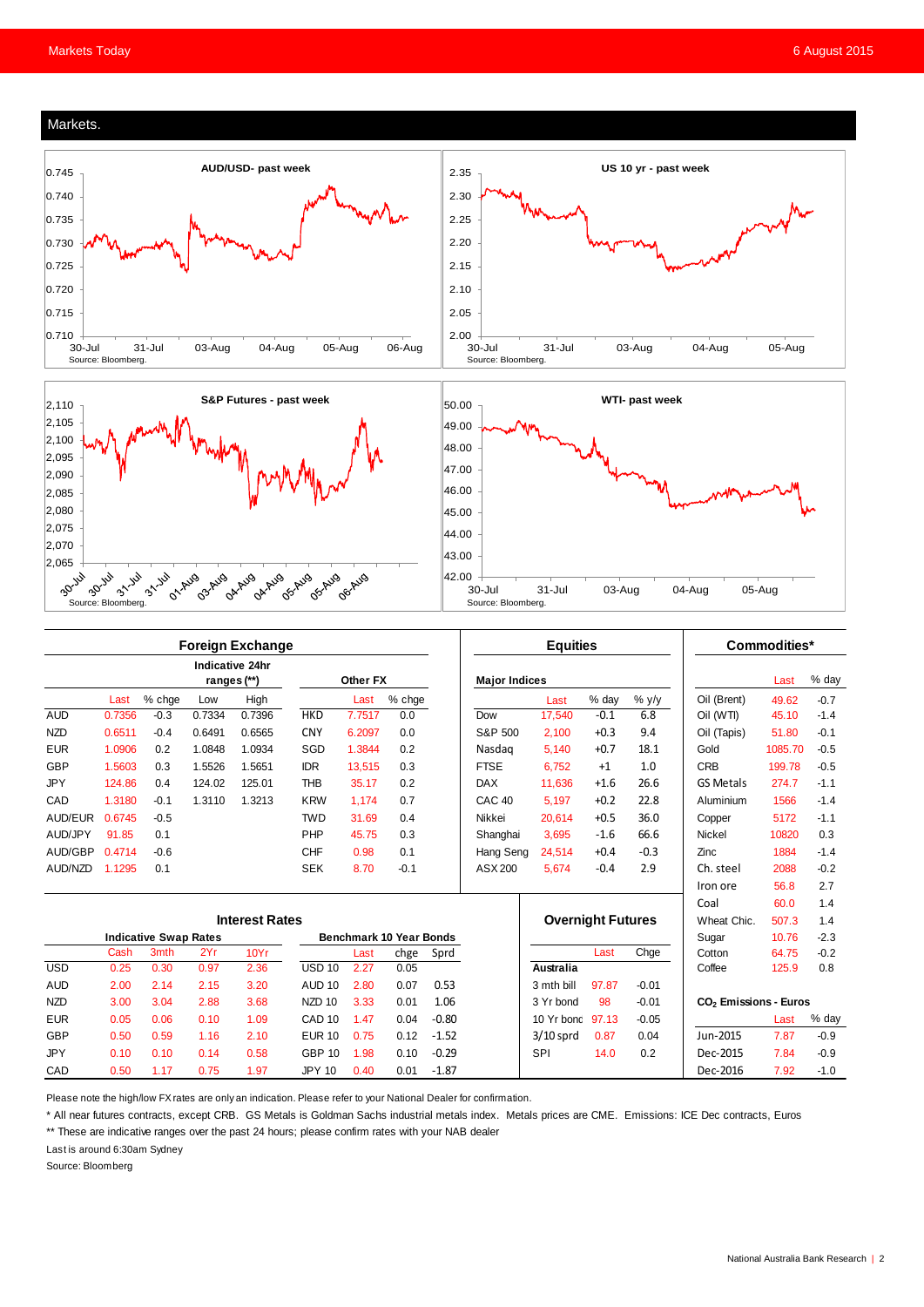#### Calendar

|                                                                                                         |                                                   | Time          | <b>NAB</b>      |                 |        |                      |                |
|---------------------------------------------------------------------------------------------------------|---------------------------------------------------|---------------|-----------------|-----------------|--------|----------------------|----------------|
|                                                                                                         | <b>Country Economic Indicator</b>                 | <b>Period</b> | <b>Forecast</b> | Consensus       | Actual | <b>Previous</b>      | <b>GMT</b>     |
|                                                                                                         | Wednesday, 5 August 2015                          |               |                 |                 |        |                      |                |
| <b>NZ</b>                                                                                               | <b>Unemployment Rate</b>                          | 2Q            | 5.90%           | 5.90%           |        | 5.8%                 | 22.45          |
| NZ                                                                                                      | Employment Change QoQ/YoY                         | 2Q            | 0.60%           | 0.50%           |        | $0.7\%/3.2\%$        | 22.45          |
| NZ                                                                                                      | Pvt Wages Inc Overtime QoQ                        | 2Q            | 0.50%           | 0.50%           |        | 0.3%                 | 22.45          |
| AU                                                                                                      | AiG Perf of Services Index                        | Jul           |                 |                 |        | 51.2                 | 23.30          |
| JN                                                                                                      | Nikkei Japan PMI Services                         | Jul           |                 |                 |        | 51.8                 | 1.35           |
| <b>CH</b>                                                                                               | Caixin China PMI Services/Composite               | Jul           |                 |                 |        | 51.8/50.6            | 1.45           |
| EC                                                                                                      | Markit Eurozone Services/Composite PMI            | Jul F         |                 | 53.8/53.7       |        | 53.8/53.7            | 8.00           |
| UK                                                                                                      | Markit/CIPS UK Services PMI                       | Jul           |                 | 58              |        | 58.5                 | 8.30           |
| EC                                                                                                      | Retail Sales MoM/YoY                              | Jun           |                 | $-0.2%/$        |        | $0.2\%/2.4\%$        | 9.00           |
| US<br>CA                                                                                                | ADP Employment Change<br>Int'l Merchandise Trade  | Jul<br>Jun    |                 | 210K            |        | 237K<br>$-3.34B$     | 12.15          |
| US                                                                                                      | <b>Trade Balance</b>                              | Jun           |                 | $-$42.2B$       |        | $-$41.87B$           | 12.30<br>12.30 |
| US                                                                                                      | Markit US Services PMI                            | Jul F         |                 | 55.2            |        | 55.2                 |                |
| US                                                                                                      | ISM Non-Manf. Composite                           | Jul           |                 | 56.3            |        | 56                   | 13.45<br>14.00 |
|                                                                                                         | Thursday, 6 August 2015                           |               |                 |                 |        |                      |                |
| <b>AU</b>                                                                                               | <b>Employment Change</b>                          | Jul           | $+5K$           | $+10K$          |        | 7.3K                 | 1.30           |
| <b>AU</b>                                                                                               | <b>Unemployment Rate</b>                          | Jul           | 6.1%            | 6.1%            |        | 6.0%                 | 1.30           |
| <b>AU</b>                                                                                               | <b>Participation Rate</b>                         | Jul           | 64.8%           | 64.8%           |        | 64.8%                | 1.30           |
| JN                                                                                                      | Leading Index CI                                  | Jun P         |                 | 106.8           |        | 106.2                | 5.00           |
| GE                                                                                                      | Factory Orders MoM/YoY                            | Jun           |                 | 0.1%/4.9%       |        | $-0.2% / 4.7%$       | 6.00           |
| UK                                                                                                      | <b>Industrial Production MoM/YoY</b>              | Jun           |                 | $0.1\%/2.2\%$   |        | $0.4\%/2.1\%$        | 8.30           |
| UK                                                                                                      | Bank of England Bank Rate                         | Aug-06        |                 | 0.5%            |        | 0.5%                 | 11.00          |
| UK                                                                                                      | Bank of England Inflation Report                  |               |                 |                 |        |                      | 11.00          |
| US                                                                                                      | Challenger Job Cuts YoY                           | Jul           |                 |                 |        | 42.7%                | 11.30          |
| US                                                                                                      | Initial Jobless Claims                            | Aug-01        |                 |                 |        | 267K                 | 12.30          |
| UK                                                                                                      | <b>NIESR GDP Estimate</b>                         | Jul           |                 |                 |        | 0.7%                 | 14.00          |
|                                                                                                         | Friday, 7 August 2015                             |               |                 |                 |        |                      |                |
| NZ                                                                                                      | Fonterra Milk Price Forecast Update (2015/16)     |               |                 |                 |        |                      |                |
| AU                                                                                                      | AiG Perf of Construction Index                    | Jul           |                 |                 |        | 46.4                 | 23.30          |
| <b>AU</b>                                                                                               | <b>RBA Statement on Monetary Policy</b>           |               |                 |                 |        |                      | 1.30           |
| AU                                                                                                      | Home Loans MoM                                    | Jun           | 5%              | 5%              |        | $-6.1%$              | 1.30           |
| AU                                                                                                      | Investment Lending                                | Jun           |                 |                 |        | $-3.2%$              | 1.30           |
| JN                                                                                                      | BoJ Policy Statement/Kuroda Press Conference      |               |                 |                 |        |                      | 3.00           |
| GE                                                                                                      | <b>Industrial Production SA MoM</b>               | Jun           |                 | $0.3\%/2.1\%$   |        | 0%/2.1%              | 6.00           |
| GE                                                                                                      | Current account balance                           | Jun           |                 | 16.0B           |        | 11.1B                | 6.00           |
| UK                                                                                                      | <b>Trade Balance</b>                              | Jun           |                 | $-£1650$        |        | $-E393$              | 8.30           |
| <b>US</b>                                                                                               | Change in Nonfarm Payrolls/Unemployment           | Jul           |                 | 225K/5.3%       |        | 223K5.3%             | 12.30          |
| US                                                                                                      | Average Hourly Earnings MoM/YoY                   | Jul           |                 | 0.2%/2.3%       |        | 0.0%/2.0%            | 12.30          |
| CА                                                                                                      | Unemployment Rate                                 | Jul           |                 |                 |        | 6.8%                 | 12.30          |
| СA                                                                                                      | <b>Building Permits MoM</b>                       | Jun           |                 |                 |        | $-14.5%$             | 12.30          |
| CA                                                                                                      | Ivey Purchasing Managers Index SA                 | Jul           |                 |                 |        | 55.9                 | 14.00          |
| US                                                                                                      | <b>Consumer Credit</b>                            | Jun           |                 | \$17.000B       |        | \$16.086B            | 19.00          |
|                                                                                                         | Saturday, 8 August 2015                           |               |                 |                 |        |                      |                |
| <b>CH</b>                                                                                               | <b>Trade Balance</b>                              | Jul           |                 |                 |        | \$46.54B             | 14.00          |
| <b>CH</b>                                                                                               | Imports/Exports YoY                               | Jul           |                 |                 |        | $-6.1\%/2.8\%$       | 14.00          |
| СH                                                                                                      | Exports/Imports YoY CNY                           | Jul           |                 |                 |        | 2.1%/-6.7%           | 14.00          |
| <b>CH</b>                                                                                               | Trade Balance CNY                                 | Jul           |                 |                 |        | 284.20B              | 14.00          |
|                                                                                                         | Sunday, 9 August 2015                             |               |                 |                 |        |                      |                |
| <b>CH</b>                                                                                               | CPI YoY                                           | Jul           |                 |                 |        | 1.4%                 | 1.30           |
| <b>CH</b>                                                                                               | PPI YoY                                           | Jul           |                 |                 |        | $-4.8%$              | 1.30           |
|                                                                                                         | Upcoming Central Bank Interest Rate Announcements |               |                 |                 |        |                      |                |
| Australia, RBA                                                                                          |                                                   | 1-Sep         | 2.00%           | 2.00%           |        | 2.00%                |                |
| UK BOE                                                                                                  |                                                   | 6-Aug         |                 |                 |        | 0.50%                |                |
| Japan, BoJ                                                                                              |                                                   | 7-Aug         | $0.0\% - 0.1\%$ | $0.0\% - 0.1\%$ |        | $0.0\% - 0.1\%$      |                |
| Europe ECB                                                                                              |                                                   | 3-Sep         |                 |                 |        | 0.05%                |                |
|                                                                                                         | New Zealand, RBNZ                                 | 10-Sep        | 2.75%           |                 |        | 3.00%                |                |
| Canada, BoC                                                                                             |                                                   | 10-Sep        |                 |                 |        | 0.50%<br>$0 - 0.25%$ |                |
| <b>US Federal Reserve</b><br>18-Sep<br>GMT: Greenwich Mean Time; AEST: Australian Eastern Standard Time |                                                   |               |                 |                 |        |                      |                |
|                                                                                                         |                                                   |               |                 |                 |        |                      |                |